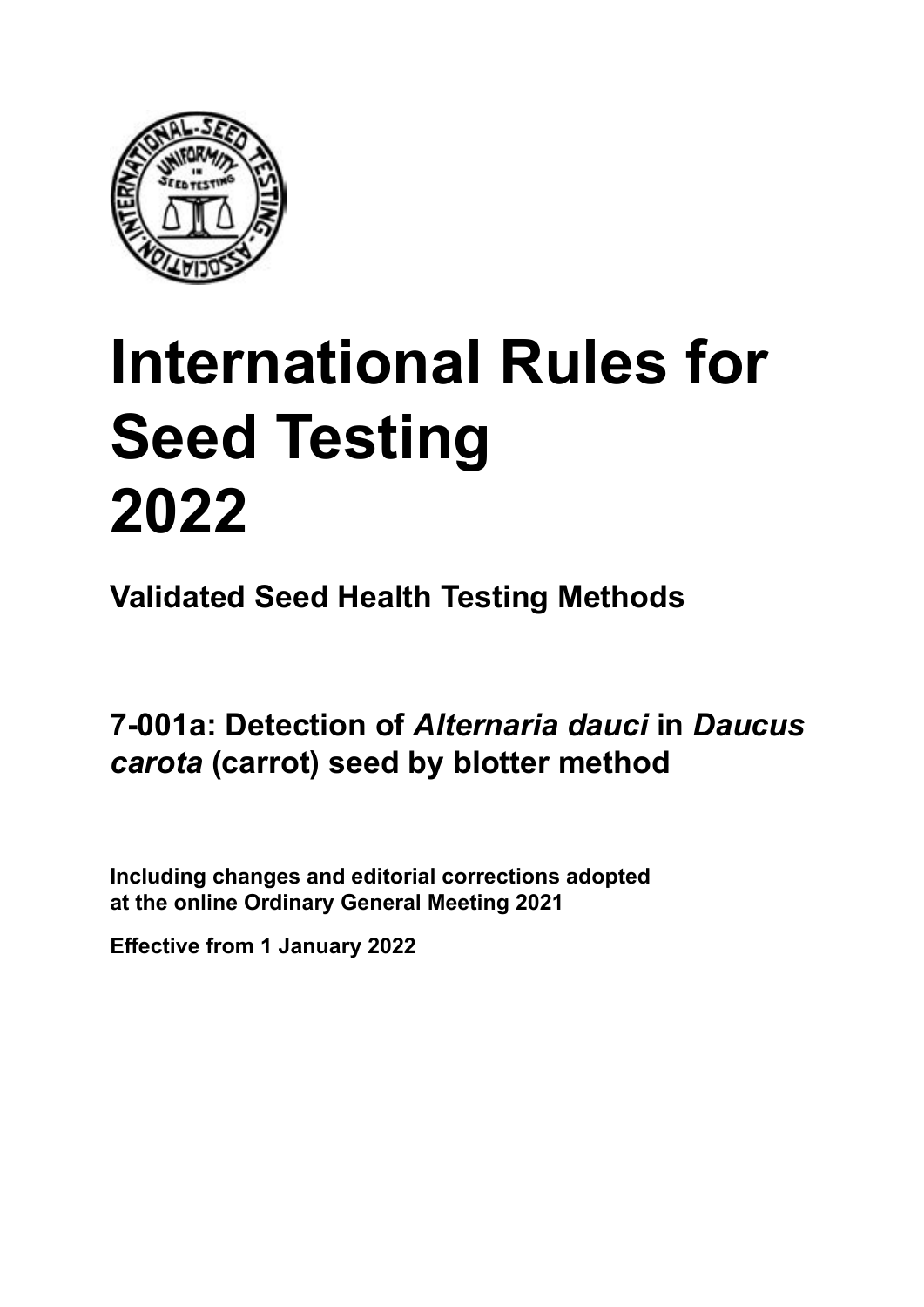### **Validation reports**

See References. Copies are available by e-mail from the<br>ISTA Secretariat at ista.office@ista.ch. ISTA Secretariat at ista.office@ista.ch.

lems relating to this method to the ISTA Seed Health Com-<br>mittee, c/o ISTA Secretariat. mittee, c/o ISTA Secretariat.<br>i Please send comments, suggestions or reports of prob-

## **Limitation de responsabilité Disclaimer**

Whilst ISTA has taken care to ensure the accuracy of the<br>methods and information described in this method description, ISTA shall not be liable for any loss or damage, etc.<br>resulting from the use of this method.<br>. resulting from the use of this method. Whilst ISTA has taken care to ensure the accuracy of the methods and information described in this method descrip-<br>tion, ISTA shall not be liable for any loss or damage, etc. tion, ISTA shall not be liable for any loss or damage, etc.<br>resulting from the use of this method.

### **Medidas de seguridad Sicherheitsmaßnahmen Sécurité Safety precautions**

Ensure you are familiar with hazard data and take Ensure you are familiar with hazard data and take<br>appropriate safety precautions, especially during weighing out of ingredients. It is assumed that persons carrying out this test are in a laboratory suitable for carrying out microbiological procedures and familiar with the principles of Good Laboratory Practice, Good Microbiological Practice, and aseptic techniques. Dispose of all waste materials in an appropriate way (e.g. autoclaving, disinfection) and in accordance with local health, environmental and safety regulations. Glade 7: Validated Deed Health Testing holes by Safety precedutions<br>
Validation reports<br>
Safety precedution reports<br>
Safety precedutions and the validation of the system of the same of the based dels and share<br>
Propose and microbiological procedures and familiar with the principles<br>of Good Laboratory Practice, Good Microbiological Practice,<br>and aseptic techniques. Dispose of all waste materials in<br>an appropriate way (e.g. autoclaving, disinf fallstoffe sind auf geeignete Weise und entsprechend der vor Ort über der vor Ort über und Umwelt- und Umwelt-<br>Eine und Umwelt-Effective Counter of Nicolastic Counter of Nicolastic Counter of Nicolastic Counter of Nicolastic Counter Méthodes validations of the Counter Méthodes validations of the Counter of Nicolastic Counter Méthodes validations o of Good Laboratory Practice, Good Microbiological Practice,<br>and aseptic techniques. Dispose of all waste materials in<br>an appropriate way (e.g. autoclaving, disinfection) and in Validation reports<br>
Since The Texture 1988 and the system of the Since Theorem and the Since Theorem and the system of the Since The Since The Since The Since The Since The Since The Since The Since The Since The Since The Ensure you are familiar with hazard data and take<br>appropriate safety precautions, especially during weighing<br>out of ingredients. It is assumed that persons carrying<br>out this test are in a laboratory suitable for carrying o

## **Nota sobre el uso de traducciones Anmerkung zur Benutzung der Übersetzungen Note on the use of the translations**

The electronic version of the International Rules for Seed Testing includes the English, French, German and Spanish versions. If there are any questions on interpretation of the ISTA Rules, the English version is the definitive version. The electronic version of the International Rules for Seed Testing includes the English,<br>French, German and Spanish versions. If there are any questions on interpretation of the<br>ISTA Rules, the English version is the defin The electronic version of the International Rules for Seed Testing includes the English,<br>French, German and Spanish versions. If there are any questions on interpretation of the

Published by **Extending Association (ISTA)** The International Seed Testing Association (ISTA) Zürichstr. 50, CH-8303 Bassersdorf, Switzerland

© 2022 International Seed Testing Association (ISTA)

Alle Rechte vorbehalten. Kein Teil dieses Werkes darf in irgendwelcher Form oder durch Online ISSN 2310-3655

All rights reserved. No part of this publication may be reproduced, stored in any retrieval All rights reserved. No part of this publication may be reproduced, stored in any retrieval<br>system or transmitted in any form or by any means, electronic, mechanical, photocopying,<br>recording or otherwise, without prior per recording or otherwise, without prior permis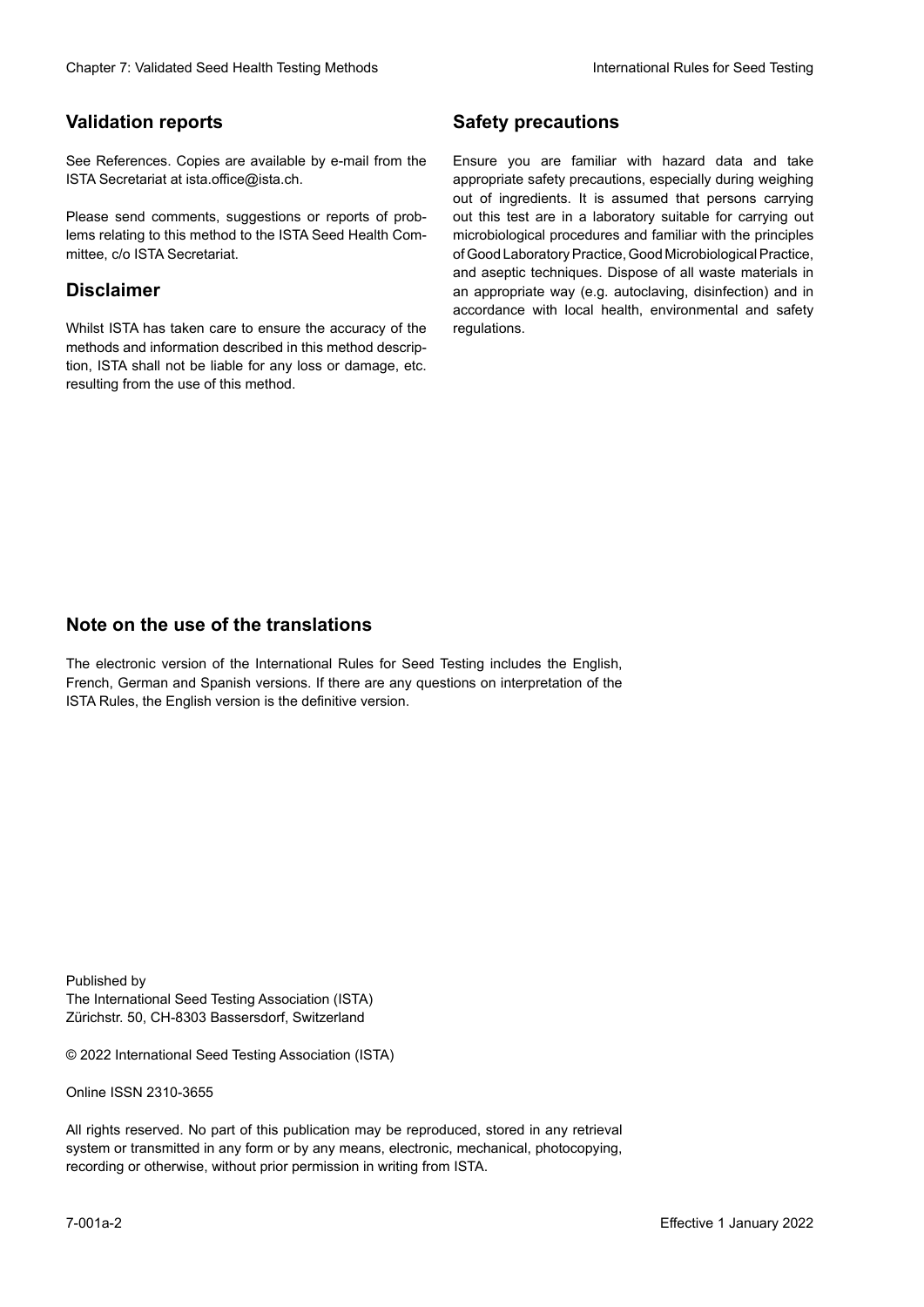# 7-001a: Detection of *Alternaria dauci* in *Daucus carota* (carrot) seed by blotter method

**Wirtspflanze:** *Daucus carota* L. **Host:** *Daucus carota* L.

- Pathogen(s): Alternaria dauci (J.G.Kühn) J.J.Groves & Skolko, syn. A. porri f.sp. dauci (J.G.Kühn) Neerg., syn. A. carotae (Ellis & Langlois) Stevenson & Wellman syn. *A*. *carotaeries* (Ellis & Langlois) Stevenson & Langloise Stevenson & Langloise Stevenson & Langloise Stevenson & Langloise Stevenson & Langloise Stevenson & Langloise Stevenson & Langloise Stevenson & Langloise Ste
- **Prepared by:** ISTA-IDC Method Vandation Sub-committee Prepared by: ISTA-PDC Method Validation Sub-committee Sub-committee **Préparé par :** Sous-Comité de Validation des Méthodes

**Autores:** Sheppard, J.W., Cockerell, V. & Roberts, S.J. **Autoren:** Sheppard, J. W., Cockerell, V. & Roberts, S. J.,  $\sum_{i=1}^{\infty}$  is  $\sum_{i=1}^{\infty}$  Sub-comparent Sub-committee Sub-committee Sub-committee Sub-committee Sub-committee Sub-committee Sub-committee Sub-committee Sub-committee Sub-committee Sub-committee Sub-committee Sub-co Authors: Sheppard, J.W., Cockerell, V. & Roberts, S.J.

# **Historial de revisiones Revisionsstand Revision history**

Versión 1.0, 2003-01-01 Version **Historique de la révision** Version 1.0, 2003-01-01

- Version 1.1, 2013-01-01: Definition of sample size
- Version 1.2, 2014-01-01: Addition of positive control; common name of host added
- Version 1.3, 2016-01-01: New Figures 1a, 1b

Version 1.4, 2017-01-01: Reporting results revised

Version 1.5, 2021-01-01: Sample size added and Methods revised

#### **Antecedentes Hintergrund** Version 1.5, 2021-01-01 : Ajout de « Taille de l'échantil-Background

Este método fue publicado originalmente en *ISTA Hand-*Die Methode ist im Original zunächst veröffentlicht wor-**Historique** *Handbook of Seed Health Testing* in November 1964 as S.3. No. 4 and revised in 1987 (Gambogi, 1987). It was incorporated into the Annexe to Chapter 7: Seed Health Testing Methods as method 7-001 (Sheppard & Cockerell 2002) It has been renumbered (7-001a) and Cockerell, 2002). It has been renumbered  $(7-001a)$  and<br>slightly modified following studies conducted by the slightly modified following studies conducted by the International Seed Health Initiative for Vegetable Crops,<br>ISE (ISHL-Veg) in 1999 and 2001 (Van Bilsen, 2003) ISF (ISHI-Veg) in 1999 and 2001 (Van Bilsen, 2003).<br>The studies compared blotter and malt agar methods. The studies compared blotter and malt agar methods and concluded that the two were equivalent. Note that and concluded that the two were equivalente from that  $\epsilon$ en cuenta que la semina de semina puede de  $\epsilon$  analizadas simultáneamente para detectar la presencia de *Alternaria radicina*   $\binom{100\text{Za}}{6}$ . gleicher van de genutzt werden. Beachte: Saatgut kann pa-Alternaria radicina using the same method (see method 7-002a).  $t$ - $\sigma$ 2a). and concluded that the two were equivalent. Note that<br>seeds can be simultaneously tested for the presence of blancation Relieve to the set of the Control Counter Counter Control Control Counter Counter Counter Counter Counter Counter Counter Counter Counter Counter Counter Counter Counter Counter Counter Counter Counter Counter This method was originally published in the *ISTA* 7-002a).

#### **Semilla tratada Behandeltes (gebeiztes) Saatgut Treated seed**

Seed treatments may affect the performance of this test. It should only be performed on untreated seed.

#### **Tampic dine Sample size**

be tested depends on the desired tolerance standard (maximum acceptable percentage of seeds infested) and detection limit (theoretical minimum number of mine decedent mine (inceredent minimum número et pathogen propagules per seed which can be detected). patrogen propáguros per seca winen eun oc detectou). por secundario mínimo de muestra de muestra de muestra de muestra de muestra de muestra de muestra de muestra de muestra de muestra de muestra de muestra de muestra de muestra de muestra de muestra de muestra de muestra de The sample (total number of seeds tested) size to patrogen propagares per social which can be accessed. me minimum pathogène propagates per secure minimum taille détectées).<br>The minimum sample size should be 400 seeds.

#### **Material Materials**

**Materiales Material** de referencia un otro materialien de referencia un otro ma-**Reference material:** reference cultures or other

Substrate: blotters or filter papers, 90 mm, circular **Substrate:** biotters or filter papers, 90 mm, circular (e.g. Whatman No. 1 or equivalent), free from microorganisms and inhibitors (3 per plate) (e.g. whatman No. 1 or equivalent), free from micro-<br>organisms and inhibitors (3 per plate)<br>**Plates:** 90 mm sterile Petri dishes (one per ten seeds)

**Incubator:** operating at 20  $\pm$ 2 °C, equipped with timer-controlled near-ultraviolet lights (NUV, peak timer-controlled near-ultraviolet lights (NUV, peak<br>at 360 nm, e.g. colour number 08, Philips; BLB, paras de luz ultravioleta-cercano (NUV, con un pico en 360 nm; z. B. Farbnummer 08, Philips; BLB, Sylvania). Sylvania) **Example de maintenir de marin une de Sylvania)<br><b>Freezer:** operating at  $-20 \pm 2$  °C

**Freezer:** operating at  $-20 \pm 2$  °C. **Freezer:** operating at  $-20 \pm 2$  °C

## **Sample preparation**

It is vital to exclude any possibility of cross-contamination spraying equipment and gloved hands with 70 % ethanol. between seed samples. This can be achieved by swabbing/

# **realisé en essussiyant de trabajo.**<br> **Methods**

**Militar** Collin **Critical** control **m** Critical control points are indicated by CCP.

- 1. Pretreatment: None.
- 2. Place three 90 mm filter papers in each plate and soak with sterite districts at  $2. \text{P1}$ .  $1.$  Three three  $50$  mm measurements. with sterile distilled/deionised water. Drain away Places traditions filtres de 90 mm de 90 mm de 90 mm de diamètre dans de 90 mm de 1910 de 1910 de 1910 de diamètre dans de 1910 de 1910 de 1910 de 1910 de 1910 de 1910 de 1910 de 1910 de 1910 de 1910 de 1910 de 1910 de 191 excess water.
- 3. Plating
- $\frac{1}{2}$  humedecer agua destilada estéril.  $\frac{1}{2}$  agua destilada estéril.  $\frac{1}{2}$  agua destil. Aseptically place to see the surface of the filter paper in each plate. (90 mit sterilem destilling destilling befeure befeure befeure befeure befeure before abgiegen. Uberschüssige<br>Eine der Wasser abgießen. Wasser abgießen. Wasser abgießen. Wasser abgießen. Wasser abgießen. Wasser abgießen 3.1 Aseptically p  $r_{\text{t}}$  des boïtes des boïtes de la visite de l'eau distinction de la visite de la visite de la visite de la visite de la visite de la visite de la visite de la visite de la visite de la visite de la visite de la visite 3.1 Aseptically place 10 seeds, evenly spaced (CCP), on
- 3.2 Positive control (reference material): Aseptically place seeds evenly spaced (CCP) onto the surface of the filter paper in an appropriate number of plates to obtain the reference culture, or plate a reference culture on media. The number of plates required will to obtain the reference culture, or plate a reference<br>culture on media. The number of plates required will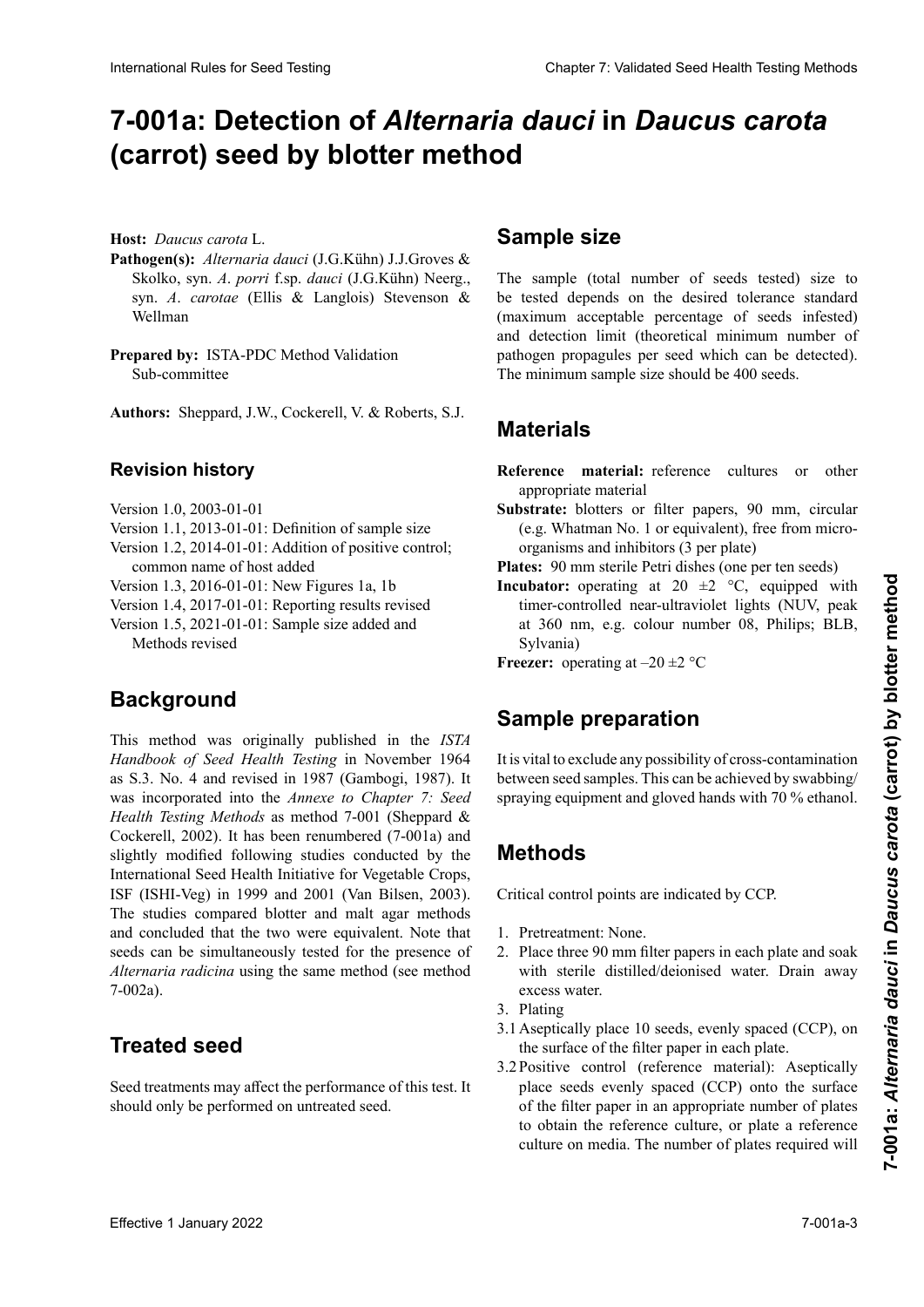depend on the level of contamination of the positive-<br>control seed lot. control seed lot.

- 4. Incubate for 3 d at  $20 \pm 2$  °C in the dark.
- 5. Transfer plates to freezer and maintain at  $-20 \pm 2$  °C  $\int$  for 24 h. Incubate for 3 d at  $20 \pm 2$  °C in the dark.<br>Transfer plates to freezer and maintain at  $-20 \pm 2$  °C<br>for 24 h. 5. Transfer plates to freezer and maintain at  $-20 \pm 2$  °C
- 6. After freezing, incubate for 6 d at 20  $\pm$ 2 °C with alternating 12 h periods of darkness and NUV light<br>(ISTA 1984: Tempe 1968) Plates should be approx (ISTA,1984; Tempe, 1968). Plates should be approx. 25 cm below the lights and should not be stacked.
- $\overline{\text{F}}$ vamine seeds under a stereoscopic microscope at **×30** for fungal growth and up to **×80** magnification for identification of conidia. Conidiophores are simple or slightly branched (Fig. 1), arising singly or in small groups from the surface of the seed or or in sinan groups nom are sarrace or the seed or<br>on aerial mycelium. Conidia are usually solitary, obclavate, up to 450 µm long (including beak), pale  $\frac{1}{2}$  fig. 1, creament  $\frac{1}{2}$  fig. 1, creament per person per person per person per person per person per person per person per person per person per person per person per person per person per person per person pe polivaceous brown at first, becoming brown with age, with a long pale beak up to 3 times the length of the body (Ellis, 1971). Groups of sunken conidia are sometimes visible by the emerging clusters of their bright long beaks (Fig. 1c). Compare with positive control. Record the number of infected seeds in each plate (CCP). Clearing 7: Validierte Des Freirs international Clear Freirs ab Technology (1) and the clear Freirs ab the control of the control of the control of the control of the control of the control of the control of the control o 25 cm below the lights and should not be stacked.<br>Examine seeds under a stereoscopic microscope at  $\times$ 30 for fungal growth and up to  $\times$ 80 magnification Chaos 7 Voldskei Seel Health Toring Models<br>
Unterstand River to See Health<br>
doposition in the same of the color of the color of the same of the same of the same of the same of the same of the same of the same of the same 7. Examine seeds under a stereoscopic microscope at

#### emergentes de sus puntas largas y brillantes (Fig. 1c). eneral metnous scheln langer Fortsätze erkannt werden (Abb. 1c). Mit Positivkontrolle vergleichen. Anzahl infizierter Samen **General methods**

or between tests are sufficiently wide as to raise doubts which can be applied to most direct seed health tests, can<br>be found in Table 5B Part 1 of Chapter 5 of the ISTA be found in Table 5B Part 1 of Chapter 5 of the ISTA Rules, or Table G1 in Miles (1963). assessing whether or not the variation in results within about the accuracy of the results. Suitable tolerances, EFFECTIVE CONDITION to the entropies of the car of a properties are the set of a positive result of the car of the car of the car of the car of the car of the car of the car of the car of the car of the car of the car of **Checking tolerances:** Tolerances provide a means of

**Reporting results:** The result of a seed health test<br>should indicate the scientific name of the pathogen<br>detected and the test method used. When reported on<br>an ISTA Certificate results are entered under 'Other should indicate the scientific name of the pathogen detected and the test method used. When reported on an ISTA Certificate, results are entered under 'Other Determinations'.

In the case of a negative result (pathogen not detected), nidad de semillas de semillas de semillas de participat de la participat de la participat de la participat de<br>the results must be reported as 'not detected'. The report must indicate the number of seeds tested.

the results must be reported us not detected: the results must be reported as 'not detected'.<br>In the case of a positive result, the report must indicate the percentage of infected seeds.

#### $\bigcap_{i=1}^n$ itu analiz En el caso de un resultado negativo (patógeno no de- $\Omega$ uality accurance wuunty ussurance Dans le cas d'un résultat négatif (pathogène non détecté), les résultats doivent être rapportés comme « non détecté ». Dans le cas d'un résultat positif, le rapport doit indiquer le pourcentage de semences infectées. **Quality assurance**

#### $\theta$  is a step in formados como 'normados como 'normados como 'normados como 'normados como 'normados como 'normados como 'normados como 'normados como 'normados como 'normados como 'normados como 'normados como 'normados opecnic nachgewiesen" berichtet werden. Im Falle eines positiven Ergebnisses sollte der Prüfbericht **Specific training**

En el caso de un resultado positivo, el informe debe indicar I his test should only be performed. den Prozentsatz infizierter Samen angeben. This test should only be performed by persons who have been trained in fungal identification or under the direct supervision of someone who has.

## **Critical control points (CCP)**

- Spreading hyphae may lead to contamination of other mm from each other with not more than 10 seeds per<br>90 mm Petri dish (Step 3). 90 mm Petri dish (Step 3). seeds. Seeds must therefore be spaced at least 20
- Samples may be difficult to examine due to the growth **Puntos críticos de control (PCC) Points critiques de contrôle (CCP)** the detection of all occurrences (ISTA 1984) (Step 7). of contaminants, especially *Alternaria tenuis*, and/or *A. radicina*. Experience and great care is required for
- expressed and contain the major croissance of the after plating of seeds to allow hampered or deeper nation prating of securities in and hampered of acceptation inoculum to exceed contaminants by its fructification  $\epsilon$ espaciadas por lo manufacionadas en la medida de otras de otras  $\epsilon$ , con no medida de otras de otras de otras de otras de otras de otras de otras de otras de otras de otras de otras de otras de otras de otras de otra  $\frac{100}{20}$  semillar por place  $\frac{100}{20}$ • Supplementary examination may be required 13–14 d  $t_1$ tion anderer Samen führen. Dessainten. Dessainten au modern  $t_1$  muss de 20 mm les unes de 20 mm les unes de 20 mm les unes de 20 mm les unes de 20 mm les unes de 20 mm les unes de 20 mm les unes de 20 mm les unes d  $\frac{d}{dt}$ (Hewett, 1964) (Step 7).

#### • Las muestras pueden ser difíciles de evaluar debi-pro Petrischale (90 mm) auslegen (Schritt 2). • Les échantillons peuvent être difficiles à noter à **References** do al crecimiento de contaminantes, especialmente • Aufgrund des Wachstums von anderen Pilzen ist biscause de saprophytes particulièrement de saprophytes particulièrement de saprophytes par la prophytes particul<br>Cause de saprophytes par la prophytes par la prophytes par la prophytes par la prophytes par la prophytes par

- *Alternaria tenuis* y/o *Alternaria radicina*. Se requiere experiencia y un grand cuidado para la detección de tomonwealth Mycological Institute, Kew, Surrey, Eng- $\alpha$  and  $\alpha$  by pp.  $\mathcal{H} \sim 40$ <sup>m</sup>ig treten hier and  $\mathcal{H}$ *Alternaria Little Lemanaceous ryphomyceles.* Com- $\lambda$  1994). *Alternaria tenuis*, et/ou *A. radicina*. De l'expérience Ellis, M. B. (1971). *Dematiaceous Hyphomycetes*. Com- $\mu$ und  $\mu$
- mbogi, P. (1987). International Seed Testing Association, Gambogi, P. (1987). International Seed Testing Association,<br>Handbook of Seed Health Testing, Working Sheet No. 4 (2nd Ed.): *Alternaria dauci* on *Daucus carota*. International Seed Testing Association, Zurich, Switzerland. Gambogi, P. (1987). *International Seed Testing Association*,
- Hewett, P. D. (1964). Testing carrot seed infected with **Références** *Alternaria porri* f. sp. *dauci*. *Proceedings of the International Seed Testing Association*, **29**, 463–471.
- International Seed Testing Association (1984). *Report of* 9–16 July, 1984, Washington State University, Puyallup, U.S.A. the 18th International Seminar on Seed Pathology,
- Miles, S. R. (1963). Handbook of tolerances and of measures of precision for seed testing. *Proceedings of the*<br>*International Seed Testing Association*, **28** (3), 525–<br>686. International Seed Testing Association, 28 (3), 525– Working Sheet N° . 4 (2nd Ed.): *Alternaria dauci* on  $686.$ 686.
- Roberts, S. J., Phelps, K., Taylor, J. D. & Ridout, M.<br>S. (1993). Design and interpretation of seed health S. (1993). Design and interpretation of seed health assays. In *Proceedings of the First ISTA Plant Disease*<br>Committee Symposium on Seed Health Testing, Ottawa,<br>Canada (ed. J. W. Sheppard), pp. 115–125, Agriculture *Alternaria porri* f. sp. *dauci*. *Proceedings of the Committee Symposium on Seed Health Testing, Ottawa, International Seed Testing Association*, **29**, 463–471. International Seed Testing Association (1984). *Report of Canada* (ed. J. W. Sheppard), pp. 115–125, Agriculture International Seed Testing Association (1984). *Report of*  Canada, Ottawa, Canada.
- *the 18th International Seminari Seminari Seminari Seminari Seminari Seminari Seminari Seminari Seminari Seminari Se* Alternaria dauci on Daucus carota (Carrot). Inter*nternaria dater* on *Ballets* carbia (editor). *International Rules for Seed Testing. Annexe to Chapter 7:* Miles, S. R. (1963). Handbook of tolerances and of mea-sures of precision for seed testing. *Proceedings of the*  686. *Seed Health Testing Methods.* 7-001. *the 18th International Seminar on Seminar on Seminar on Seminar on Seminar on Seminar on Sergenational State University, Putar on Demonstration State University, Putar on Demonstration State University, Putar on Demonstra* Sheppard, J. W. & Cockerell, V. (2002). Detection of
- seed Health Testing *methods*. *P*-901.<br>*Precise for seed the <sup>1</sup>/2 methods* of the *PP-1* methods of the *PP-1* methods of the *PP-1* methods of the *PP-1* methods of the *PP-1* methods of the *PP-1* methods of the *PP-1 IPC*, *J. ac* (1900). The quantitative effect of fight and moisture on carrot seed infections in blotter medium. rroceeaings of the international seed festing Asso $ciation, 33, 547–553.$ *I*<sub>2</sub> (3), *I*<sub>2</sub> (3), *I*<sub>2</sub> (3), *P*<sub>2</sub> (3), *P*<sub>3</sub> (3), <sup>1</sup><sup>2</sup> (3), <sup>2</sup><sup>6</sup> (3), <sup>1</sup><sup>2</sup> (3), <sup>1</sup><sup>2</sup> (3), <sup>1</sup><sup>2</sup> (3), <sup>1</sup><sup>2</sup> (3), <sup>1</sup><sup>2</sup> (3), <sup>1</sup><sup>2</sup> (3), <sup>1</sup><sup>2</sup> Frank Testing Memous. 7-001.<br>Tempe, J. de (1968). The quantitative effect of light and S. (1993). Design and interpretation of seed health assays. In *Proceedings of the First ISTA Plant Disease Committee Symposium on Seed Health Testing, Ottawa, Canada* (ed. J. W. Sheppard), pp. 115–125, Agriculture proceedings of the International Seed Testing Asso-<br>ciation, 33, 547–553.